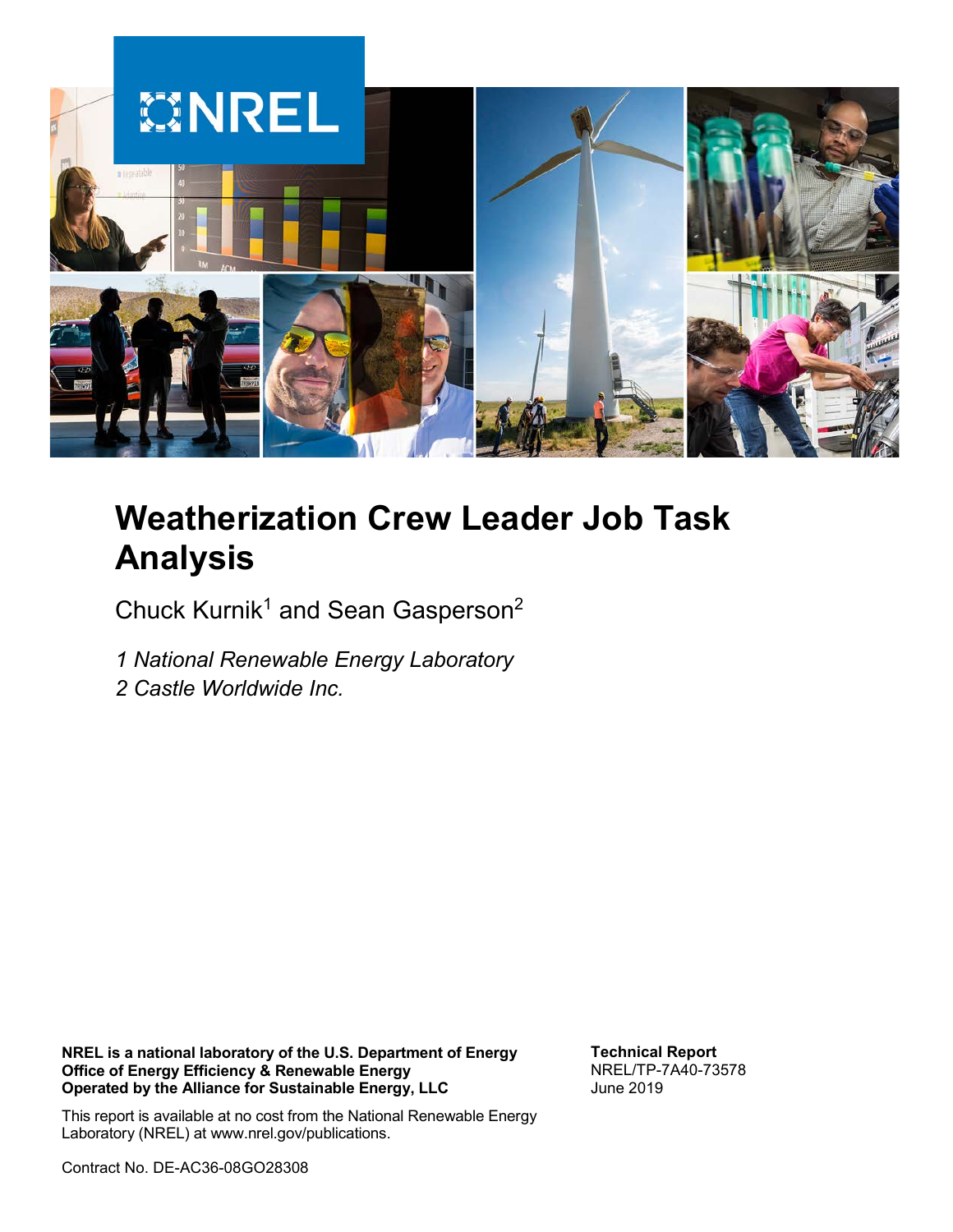

# **Weatherization Crew Leader Job Task Analysis**

Chuck Kurnik<sup>1</sup> and Sean Gasperson<sup>2</sup>

*1 National Renewable Energy Laboratory 2 Castle Worldwide Inc.*

#### **Suggested Citation**

Kurnik, Chuck and Sean Gasperson. 2019. *Job Task Analysis Report Weatherization Crew Leader.* Golden, CO: National Renewable Energy Laboratory. NREL/TP-7A40-73578. [https://www.nrel.gov/docs/fy19osti/73578.pdf.](https://www.nrel.gov/docs/fy19osti/73578.pdf)

**NREL is a national laboratory of the U.S. Department of Energy Office of Energy Efficiency & Renewable Energy Operated by the Alliance for Sustainable Energy, LLC**

This report is available at no cost from the National Renewable Energy

**Technical Report** NREL/TP-7A40-73578 June 2019

National Renewable Energy Laboratory 15013 Denver West Parkway Golden, CO 80401 303-275-3000 • www.nrel.gov

Laboratory (NREL) at www.nrel.gov/publications.

Contract No. DE-AC36-08GO28308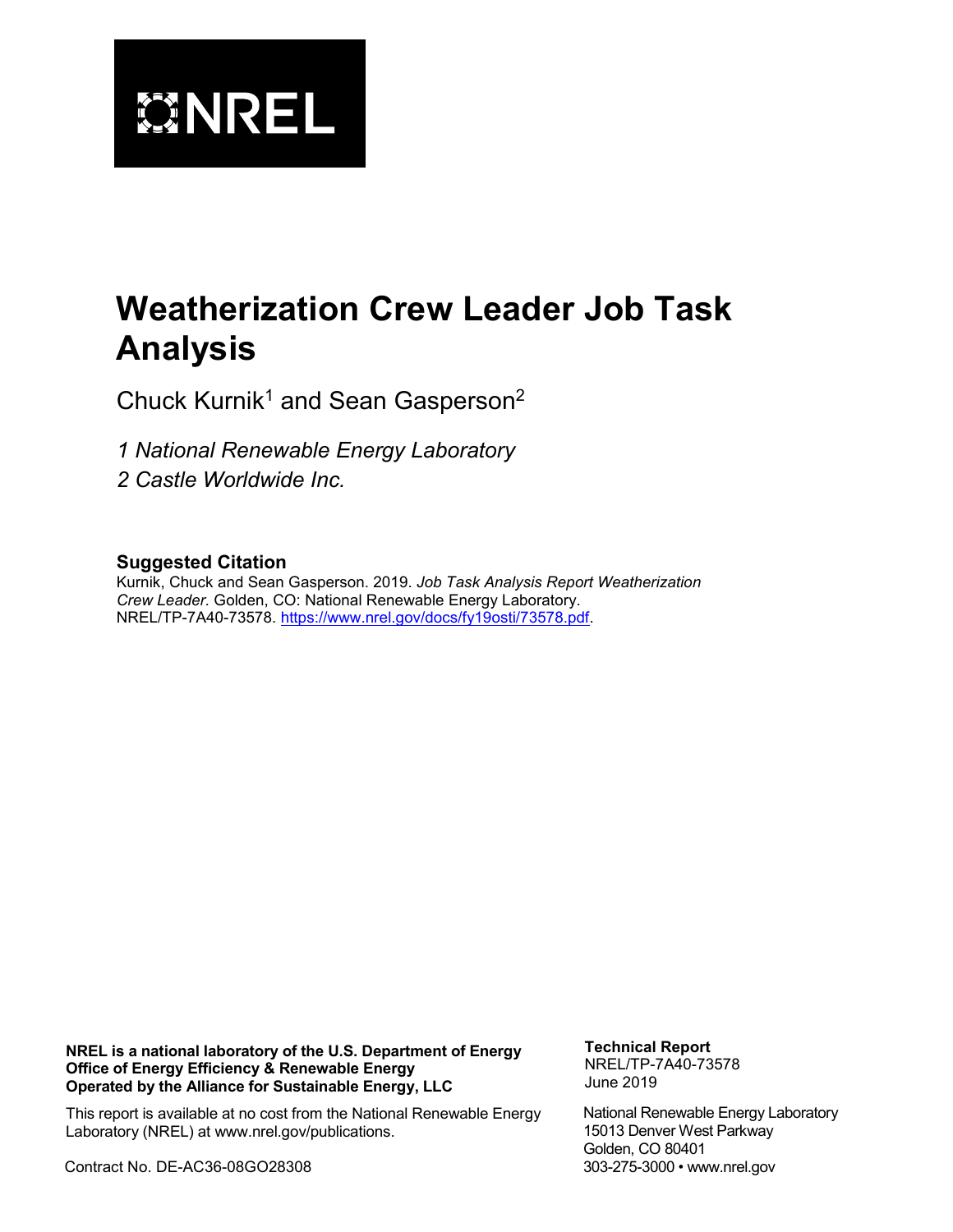#### **NOTICE**

This work was authored in part by the National Renewable Energy Laboratory, operated by Alliance for Sustainable Energy, LLC, for the U.S. Department of Energy (DOE) under Contract No. DE-AC36-08GO28308. Funding provided by U.S. Department of Energy Office of Energy Efficiency and Renewable Energy Weatherization and Intergovernmental Programs Office. The views expressed herein do not necessarily represent the views of the DOE or the U.S. Government.

> This report is available at no cost from the National Renewable Energy Laboratory (NREL) at [www.nrel.gov/publications.](http://www.nrel.gov/publications)

U.S. Department of Energy (DOE) reports produced after 1991 and a growing number of pre-1991 documents are available free via [www.OSTI.gov.](http://www.osti.gov/)

*Cover Photos by Dennis Schroeder: (clockwise, left to right) NREL 51934, NREL 45897, NREL 42160, NREL 45891, NREL 48097, NREL 46526.*

NREL prints on paper that contains recycled content.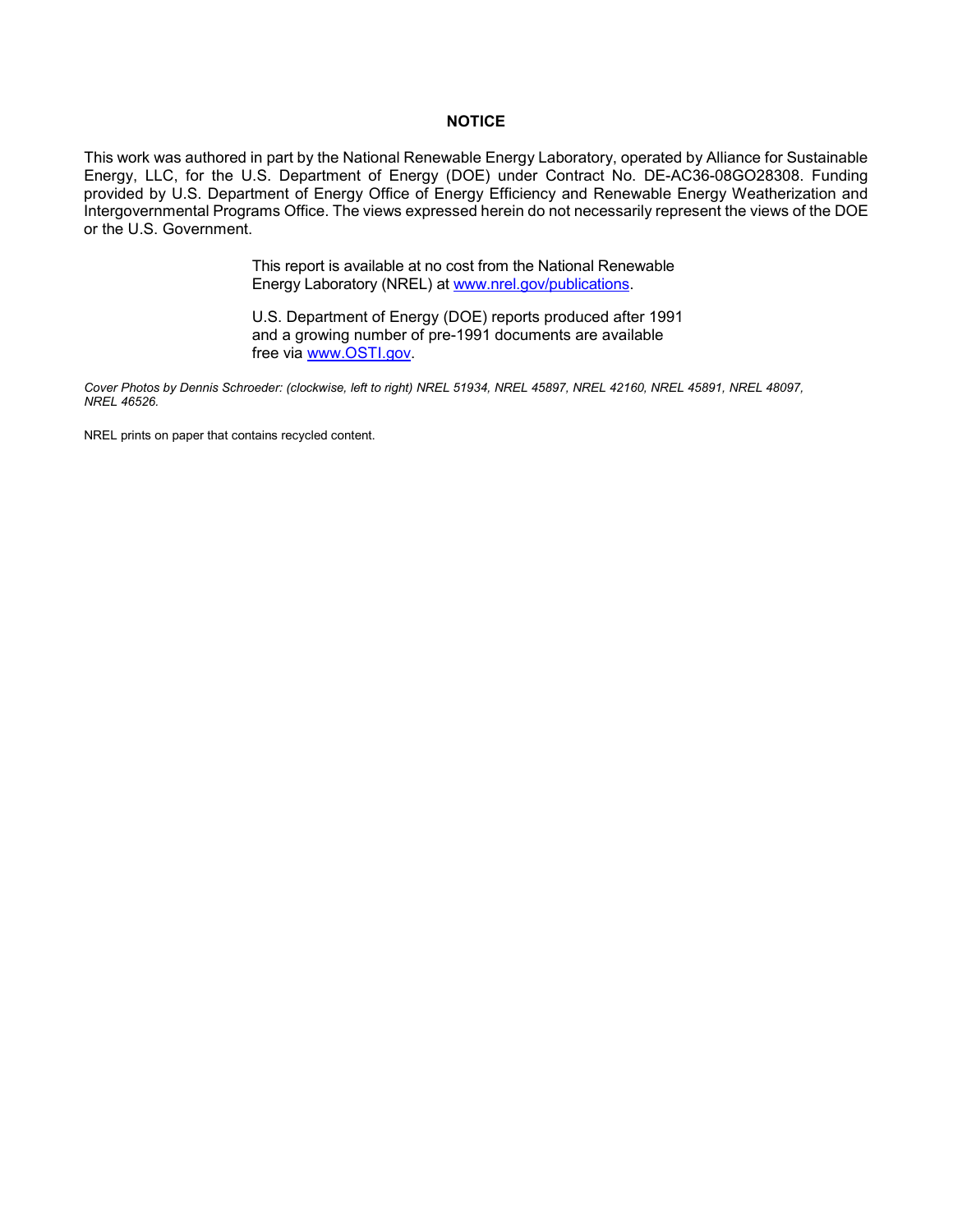## **Acknowledgments**

The work described in this document was funded by the U.S. Department of Energy's (DOE) Weatherization Assistance Program (WAP) under the Guidelines for Home Energy Professionals project. The authors want to thank WAP and the home performance industry professionals who participated on the scheme committee and volunteered many hours of their time and expertise to develop the Crew Leader (CL) job task analysis and retrofit installer badges.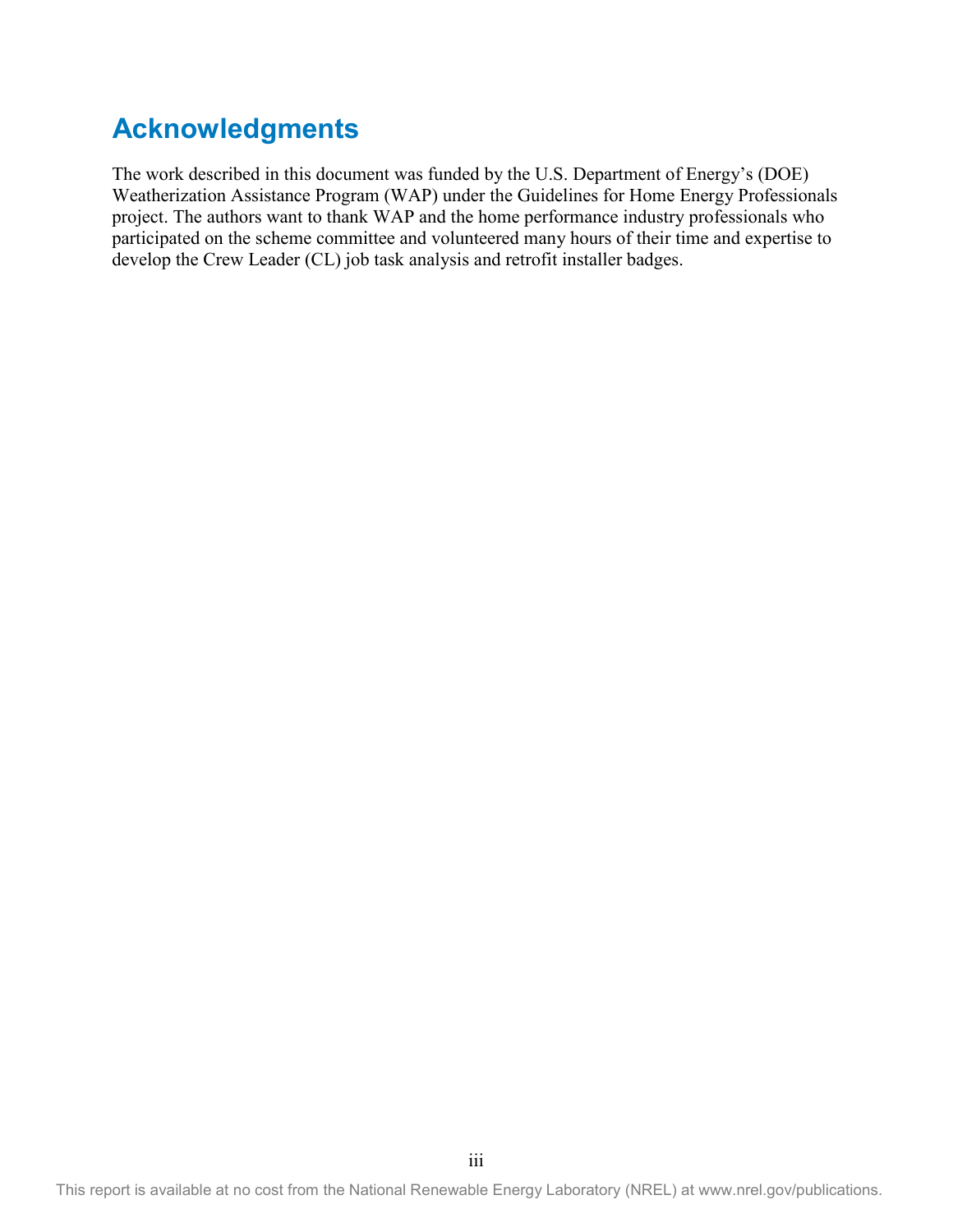## **Table of Contents**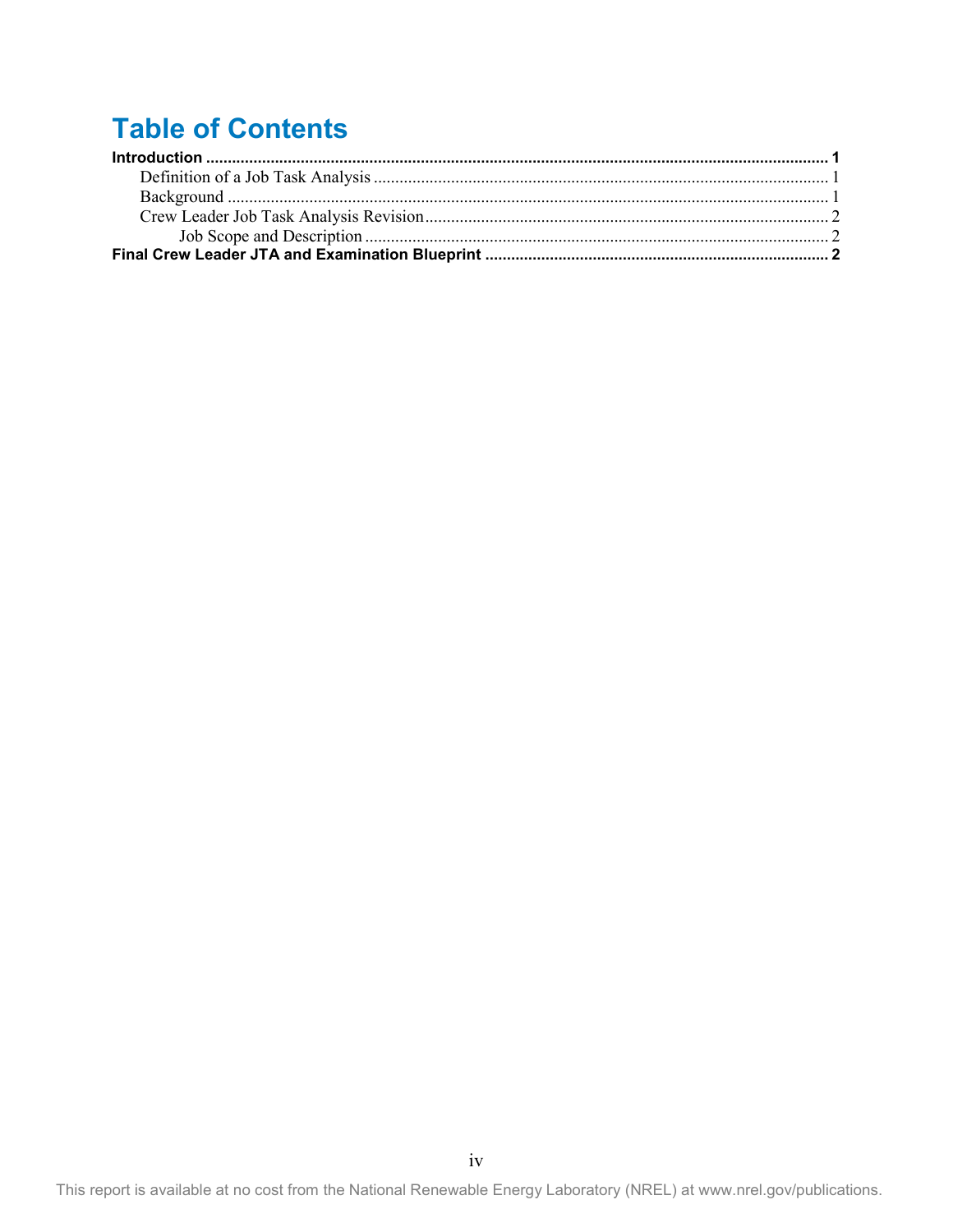## <span id="page-5-0"></span>**Introduction**

The National Renewable Energy Laboratory (NREL) is contracted by the U.S. Department of Energy (DOE) Weatherization Assistance Program (WAP) to develop and maintain the resources under the Guidelines for Home Energy Professionals (GHEP) project. The purpose of the GHEP project is to increase the quality of work conducted for residential energy retrofits in the United States through the WAP network and other residential retrofit programs, NREL was tasked with developing GHEP resources that include the standard work specifications (SWS) and four advanced, competency-based home energy professionals (HEP) personnel certifications. Beginning in 2010 and continuing today, NREL has recruited more than 40 volunteer subject matter experts (SME) from the WAP network and the home performance industry to serve on committees to develop certification schemes and their requisite job task analysis (JTA) as the foundation of standardized certification and training programs.

As part of the GHEP strategy to increase the quality of work conducted for single-family, residential energy-efficiency retrofits, the HEP JTAs are used as the foundation for quality training programs and trainers. Accredited training programs ensure that individuals receive the proper training to do the quality work that is defined in the SWS. DOE contracted with the Interstate Renewable Energy Council (IREC) to develop an accreditation for energy-efficiency training programs based on the HEP JTAs. This accreditation is a third-party validation that an organization is qualified to teach the knowledge, skills, and abilities (KSA) outlined in the JTAs. This accredited training component of the GHEP project guarantees the existence and availability of high-quality standardized training programs within the home energy upgrade industry.

### <span id="page-5-1"></span>**Definition of a Job Task Analysis**

A JTA is a foundation for any valid credentialing program and helps identify the core knowledge areas, critical work functions, and/or skills typically found across a representative sampling of current practitioners or job incumbent workers. Empirical results from a job analysis provide examinees and the public with a valid, reliable, fair, and realistic assessment that reflects the knowledge, skills, and abilities required to competently perform a job.

### <span id="page-5-2"></span>**Background**

It is industry best practice to update a JTA approximately every 5 years. As part of the Crew Leader update effort in 2018, it was decided that the Retrofit Installer Technician (RIT) and Crew Leader (CL) JTA's would be combined into one comprehensive CL JTA. Combining the two JTA's stemmed from the fact that CLs regularly perform the same tasks as RITs, and CLs must be able to train RITs, in addition to the CL's supervisory tasks. Therefore, all knowledge and tasks that apply to RITs also apply to CLs.

The solution was to include the RIT role within the comprehensive CL JTA through the development of RIT badges. RIT badges would correspond to the tasks associated with the RIT role within the CL JTA. Completion of all RIT badges could be a prerequisite for CL exam, and candidates could earn badges in two ways either on the job, via a qualified supervisor, or by completing training and tasks at an accredited Weatherization Assistance Program (WAP) training center.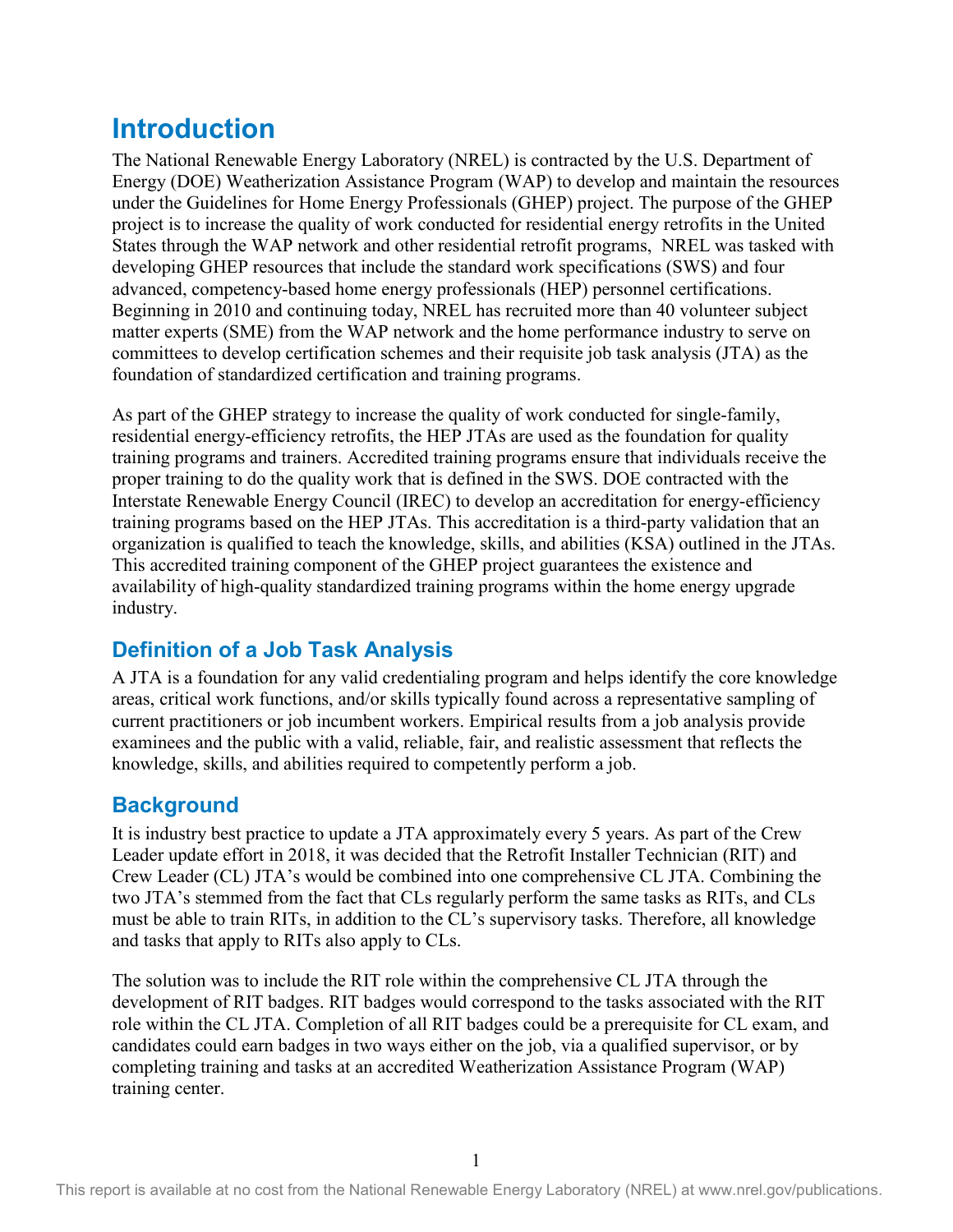#### <span id="page-6-0"></span>**Crew Leader Job Task Analysis Revision**

A committee of 18 SMEs assembled by DOE and NREL met with trained psychometricians to delineate the roles of CL and RIT. The results of these meetings were used to update the CL JTA, create RIT badges which correspond to tasks within the CL JTA, and to create an exam blueprint. The existing RIT and CL JTAs were combined, reviewed, and revised to ensure that the knowledge and abilities measured by the CL examination reflect current practice in the field. In the fall of 2018, an online validation was performed to verify the results of the JTA and to finalize the examination blueprint. Ninety-five crew leaders from across the United States responded to the questionnaire.

#### <span id="page-6-1"></span>*Job Scope and Description*

In addition to the CL JTA, the committee reviewed and combined the job scope and description for the CL into one comprehensive CL job description. The revised CL job description is as follows:

"A Crew Leader is responsible for supervising and assisting in the retrofitting activities specified in the scope of work. He or she is responsible for interacting with the client plus managing personnel and materials on the job site in a safe and effective manner. The Crew Leader is responsible for quality control, testing procedures, documentation, and conducting a walk through in preparation that all work is completed in a satisfactory manner."

Below is the final JTA with associated KSAs, integrated with the exam blueprint. If an entity wishes to create an exam based on the JTA, the exam blueprint is used to identify the percentage of exam questions dedicated to each Domain and Task.

| <b>Identifier</b>                              | <b>Content Area</b>                             | Exam<br>Weight |
|------------------------------------------------|-------------------------------------------------|----------------|
| D1.                                            | Domain 1: Develop Plan to Execute Scope of Work | 16.5%          |
| D1.T1                                          | Task 1: Identify materials and staffing needs.  | 3.9%           |
|                                                | Knowledge of:                                   |                |
| D1.T1.K1                                       | Safety protocols                                |                |
| D1.T1.K2                                       | Code compliance                                 |                |
| D <sub>1</sub> .T <sub>1</sub> .K <sub>3</sub> | Scope of work                                   |                |
| D1.T1.K4                                       | Manufacturer specifications                     |                |
| D1.T1.K5                                       | Materials required                              |                |
| D1.T1.K6                                       | Personnel required                              |                |
| D1.T1.K7                                       | Physical parameters of the job                  |                |
| D1.T1.K8                                       | Schedule changes                                |                |
| D1.T1.K9                                       | Resources                                       |                |
| D1.T1.K10                                      | SDS (Safety Data Sheet)                         |                |

## <span id="page-6-2"></span>**Final Crew Leader JTA and Examination Blueprint**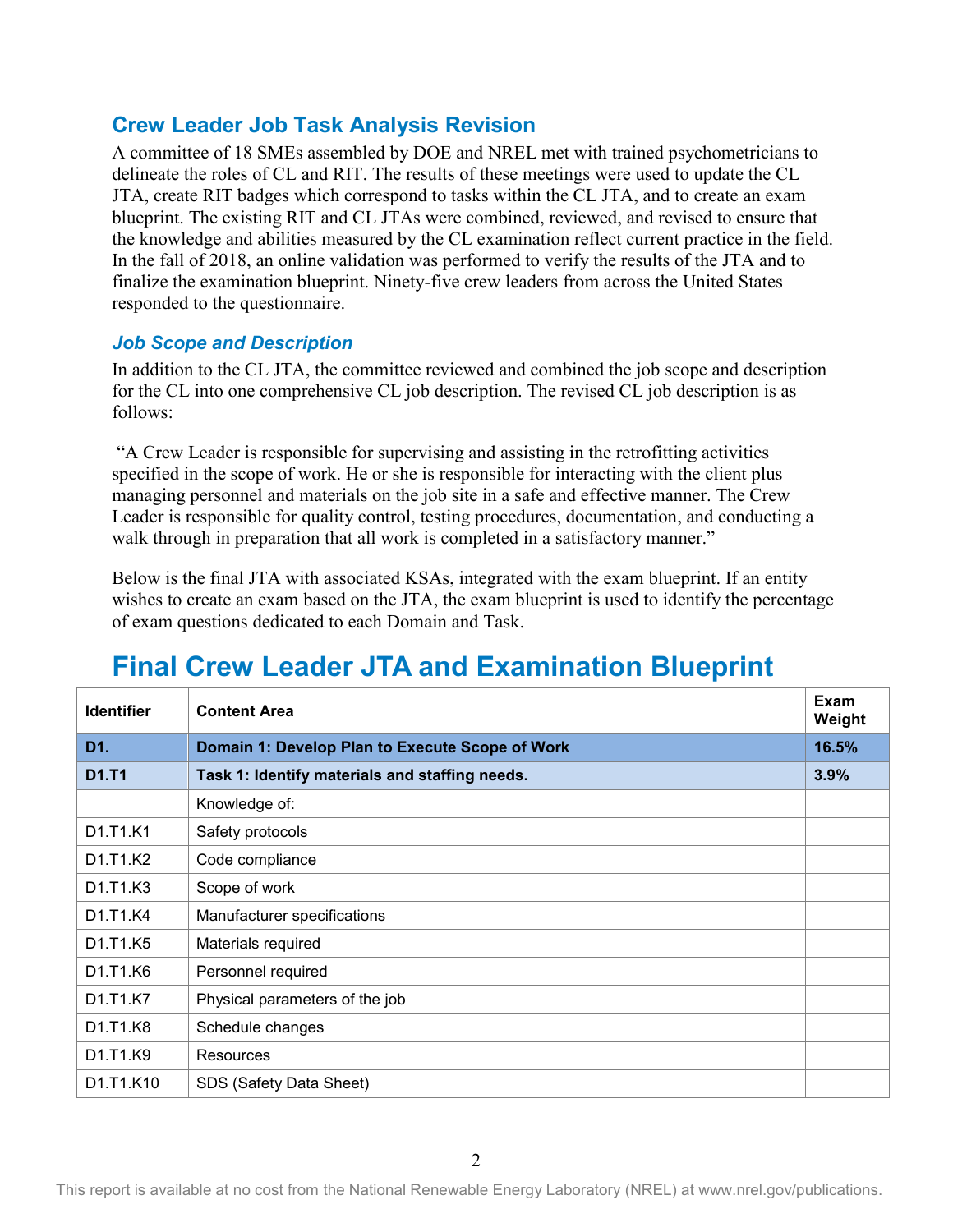| <b>Identifier</b> | <b>Content Area</b>                                                                                                  | <b>Exam</b><br>Weight |
|-------------------|----------------------------------------------------------------------------------------------------------------------|-----------------------|
|                   | Ability to:                                                                                                          |                       |
| D1.T1.A1          | Review and interpret scope of work                                                                                   |                       |
| D1.T1.A2          | Integrate information from multiple sources                                                                          |                       |
| D1.T1.A3          | Assess crew and contractor capabilities                                                                              |                       |
| D1.T1.A4          | Estimate time required to complete each component of scope of work                                                   |                       |
| D1.T1.A5          | Identify, select, and organize materials to complete scope of work                                                   |                       |
| D1.T1.A6          | Estimate materials required                                                                                          |                       |
| D1.T1.A7          | Determine appropriate tools and equipment to complete job                                                            |                       |
| D1.T1.A8          | Track maintenance of tools and equipment                                                                             |                       |
| D1.T1.A9          | Report missing or deficient tools and materials                                                                      |                       |
| D1.T2             | Task 2: Prepare homeowner/occupants for the scope of work.                                                           | 3.9%                  |
|                   | Knowledge of:                                                                                                        |                       |
| D1.T2.K1          | Safety protocols                                                                                                     |                       |
| D1.T2.K2          | Code compliance                                                                                                      |                       |
| D1.T2.K3          | Scope of work                                                                                                        |                       |
| D1.T2.K4          | Job site logistics                                                                                                   |                       |
|                   | Ability to:                                                                                                          |                       |
| D1.T2.A1          | Clearly communicate scope of work to a layperson                                                                     |                       |
| D1.T2.A2          | Provide documentation as needed                                                                                      |                       |
| D1.T2.A3          | Review installation procedures                                                                                       |                       |
| D1.T2.A4          | Identify preexisting conditions                                                                                      |                       |
| D1.T2.A5          | Review scope of work                                                                                                 |                       |
| D1.T2.A6          | Identify potential hazards to the client that may occur during work installation and<br>determine plan to avoid them |                       |
| D1.T3             | Task 3: Determine readiness of the job site for the scope of work.                                                   | 3.6%                  |
|                   | Knowledge of:                                                                                                        |                       |
| D1.T3.K1          | Safety protocols                                                                                                     |                       |
| D1.T3.K2          | Code compliance                                                                                                      |                       |
| D1.T3.K3          | Scope of work                                                                                                        |                       |
| D1.T3.K4          | Job site specifications                                                                                              |                       |
| D1.T3.K5          | Prior hazards or barriers                                                                                            |                       |
|                   | Ability to:                                                                                                          |                       |
| D1.T3.A1          | Confirm materials match work specifications                                                                          |                       |
| D1.T3.A2          | Identify materials and methods needed for job                                                                        |                       |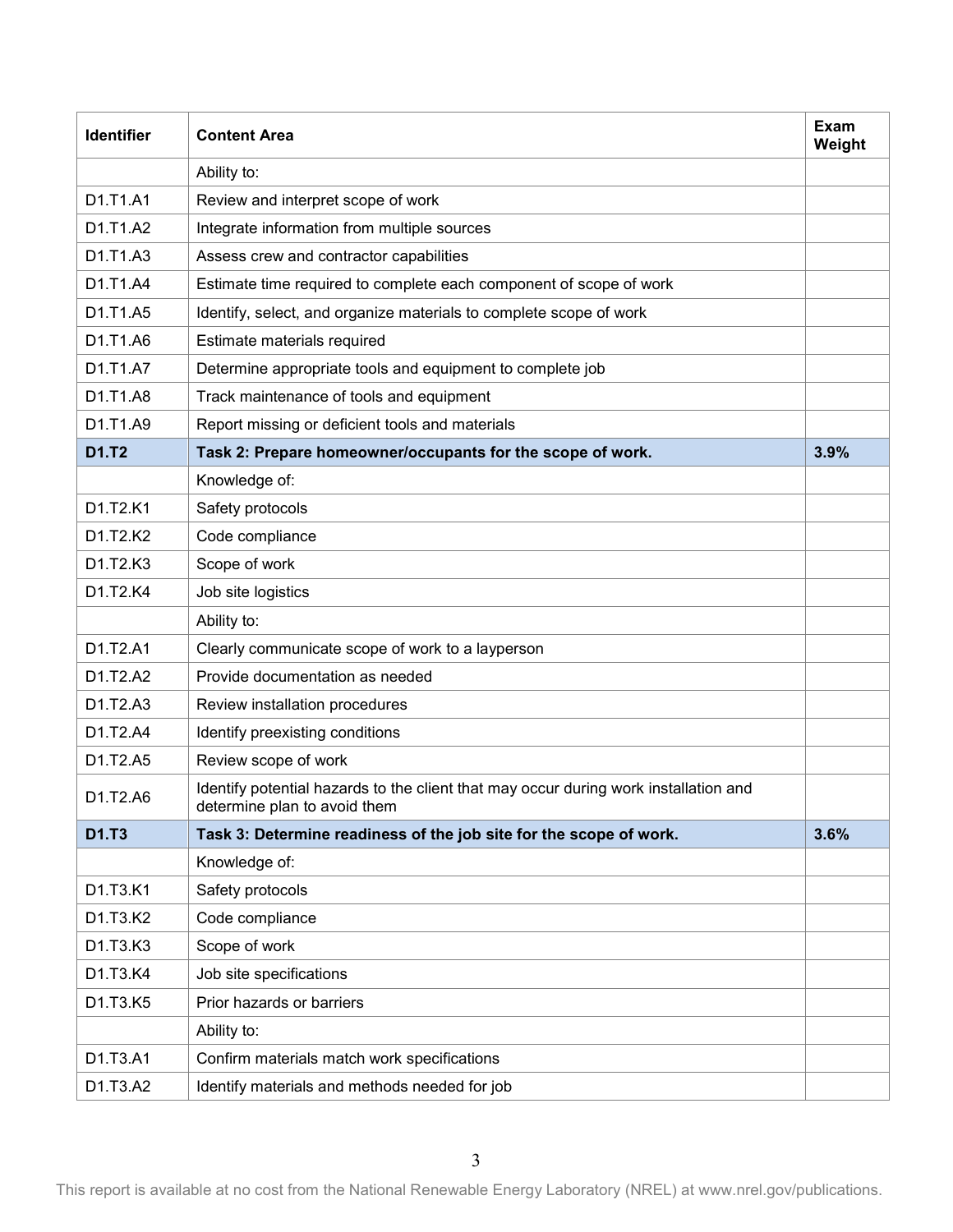| <b>Identifier</b>                              | <b>Content Area</b>                                                                                          | Exam<br>Weight |
|------------------------------------------------|--------------------------------------------------------------------------------------------------------------|----------------|
| D1.T3.A3                                       | Review scope of work                                                                                         |                |
| D1.T3.A4                                       | Confirm approval for state of work                                                                           |                |
| D1.T3.A5                                       | Confirm completion of prerequisite work                                                                      |                |
| D1.T4                                          | Task 4: Identify work site safety hazards and inform crew of safety requirements.                            | 5.1%           |
|                                                | Knowledge of:                                                                                                |                |
| D1.T4.K1                                       | Safety protocols                                                                                             |                |
| D1.T4.K2                                       | Manufacturer specifications                                                                                  |                |
| D1.T4.K3                                       | Code compliance                                                                                              |                |
| D1.T4.K4                                       | Scope of work                                                                                                |                |
|                                                | Ability to:                                                                                                  |                |
| D1.T4.A1                                       | Assign safety responsibilities                                                                               |                |
| D1.T4.A2                                       | Identify safety hazards                                                                                      |                |
| D1.T4.A3                                       | Conduct an effective safety meeting                                                                          |                |
| D <sub>2</sub>                                 | Domain 2: Prepare and Maintain Job Site                                                                      | 20.0%          |
| <b>D2.T1</b>                                   | Task 1: Locate and verify access to specific work areas.                                                     | 3.5%           |
|                                                | Knowledge of:                                                                                                |                |
| D2.T1.K1                                       | Job site specifics                                                                                           |                |
| D2.T1.K2                                       | Scope of work                                                                                                |                |
|                                                | Ability to:                                                                                                  |                |
| D2.T1.A1                                       | Review the scope of work and job requirements                                                                |                |
| D <sub>2</sub> .T <sub>1</sub> .A <sub>2</sub> | Confirm approval for start of work                                                                           |                |
| D2.T1.A3                                       | Work with crew lead to get access to areas (moving personal belongings, getting into<br>crawl space, etc.)   |                |
| D2.T1.A4                                       | Create and/or repair access to work areas                                                                    |                |
| <b>D2.T2</b>                                   | Task 2: Protect interior/exterior of house (e.g. with drop cloths, poly, Tyvek<br>booties, pressurizations). | 4.3%           |
|                                                | Knowledge of:                                                                                                |                |
| D2.T2.K1                                       | Job site specifics                                                                                           |                |
| D2.T2.K2                                       | Hazard containment                                                                                           |                |
| D2.T2.K3                                       | Safe practices                                                                                               |                |
| D2.T2.K4                                       | Scope of work                                                                                                |                |
| D2.T2.K5                                       | Drop cloths, tack mats                                                                                       |                |
|                                                | Ability to:                                                                                                  |                |
| D2.T2.A1                                       | Protect occupant belongings/property                                                                         |                |
| D2.T2.A2                                       | Follow safe practices                                                                                        |                |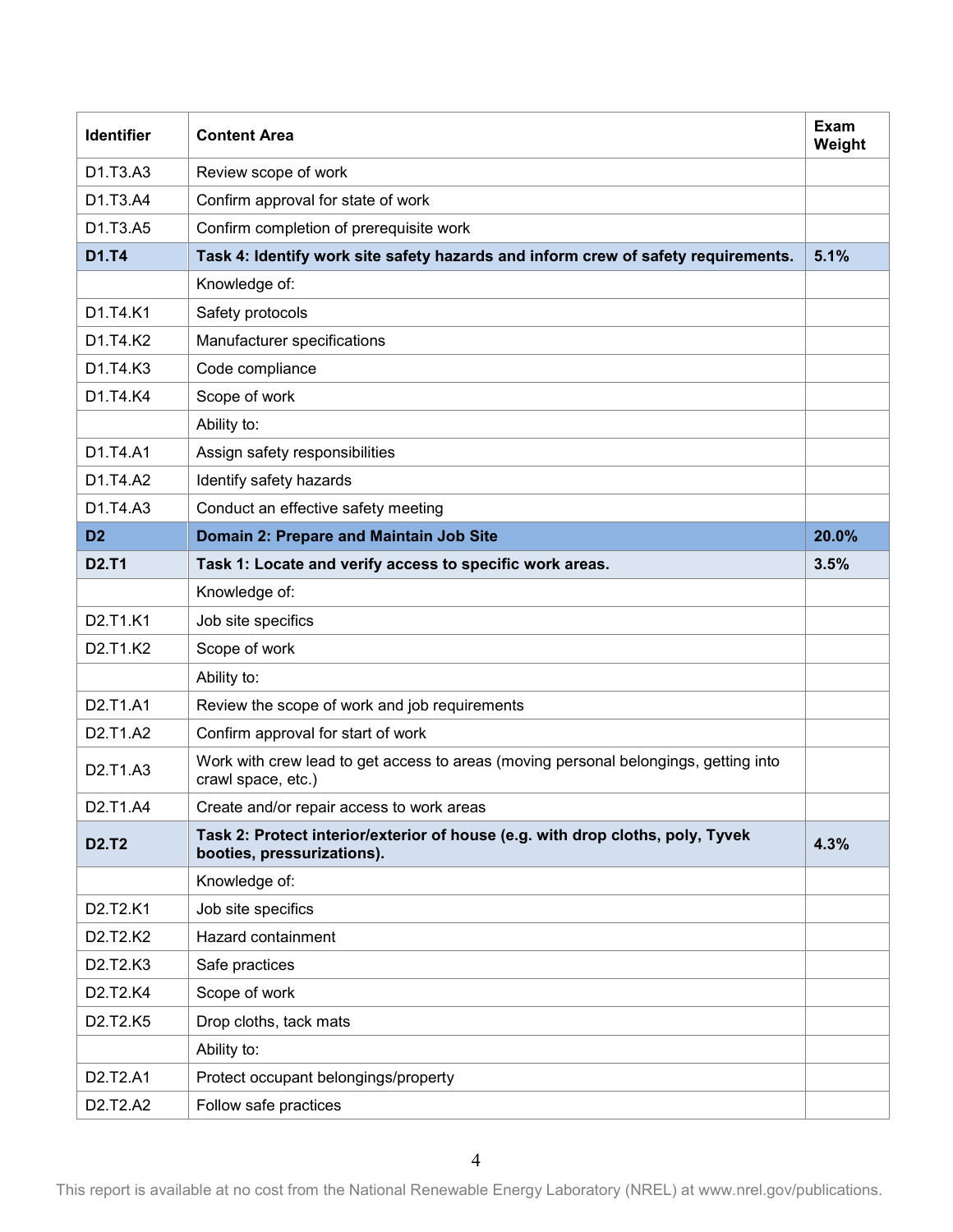| <b>Identifier</b>                              | <b>Content Area</b>                                               | Exam<br>Weight |
|------------------------------------------------|-------------------------------------------------------------------|----------------|
| <b>D2.T3</b>                                   | Task 3: Set up tools.                                             | 4.4%           |
|                                                | Knowledge of:                                                     |                |
| D2.T3.K1                                       | Safety protocols                                                  |                |
| D2.T3.K2                                       | Manufacturer specifications                                       |                |
| D2.T3.K3                                       | Scope of work                                                     |                |
|                                                | Ability to:                                                       |                |
| D2.T3.A1                                       | Properly stage tools                                              |                |
| D2.T3.A2                                       | Verify operational status                                         |                |
| D2.T3.A3                                       | Report deficiencies                                               |                |
| <b>D2.T4</b>                                   | Task 4: Set up materials.                                         | 3.7%           |
|                                                | Knowledge of:                                                     |                |
| D2.T4.K1                                       | Job site specifics                                                |                |
| D2.T4.K2                                       | Safety protocols                                                  |                |
| D2.T4.K3                                       | Scope of work                                                     |                |
|                                                | Ability to:                                                       |                |
| D <sub>2</sub> .T <sub>4</sub> .A <sub>1</sub> | Maintain integrity of materials                                   |                |
| D <sub>2</sub> .T <sub>4</sub> .A <sub>2</sub> | Report deficiencies                                               |                |
| <b>D2.T5</b>                                   | Task 5: Report out of scope preexisting conditions                | 4.1%           |
|                                                | Knowledge of:                                                     |                |
| D2.T5.K1                                       | General construction                                              |                |
| D2.T5.K2                                       | Scope of work                                                     |                |
|                                                | Ability to:                                                       |                |
| D2.T5.A1                                       | Identify and report preexisting condition (aesthetic/structural)  |                |
| D <sub>3</sub>                                 | Domain 3: Implement Scope of Work                                 | 37.8%          |
| <b>D3.T1</b>                                   | Task 1: Identify and report potential combustible safety hazards. | 5.3%           |
|                                                | Knowledge of:                                                     |                |
| D3.T1.K1                                       | Combustion appliance exhaust venting systems                      |                |
| D3.T1.K2                                       | Safety protocols                                                  |                |
| D3.T1.K3                                       | Manufacturer specifications                                       |                |
| D3.T1.K4                                       | Ventilation systems                                               |                |
| D3.T1.K5                                       | Heat producing devices                                            |                |
| D3.T1.K6                                       | Applicable building science                                       |                |
|                                                | Ability to:                                                       |                |
| D3.T1.A1                                       | Identify and report potential safety issues                       |                |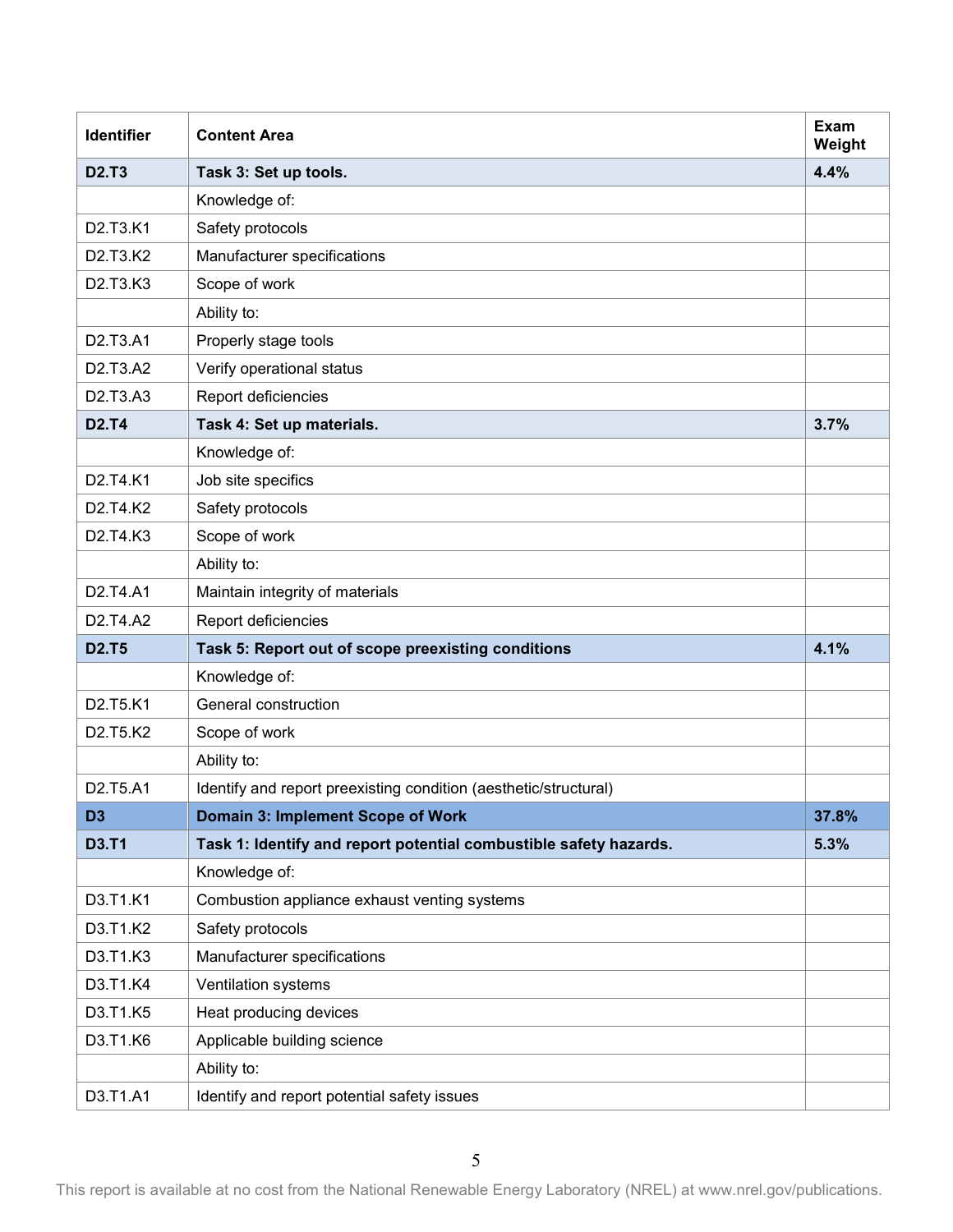| <b>Identifier</b> | <b>Content Area</b>                                    | Exam<br>Weight |
|-------------------|--------------------------------------------------------|----------------|
| <b>D3.T2</b>      | Task 2: Install roof penetrations and weatherproofing. | 3.8%           |
|                   | Knowledge of:                                          |                |
| D3.T2.K1          | Safety protocols                                       |                |
| D3.T2.K2          | General carpentry                                      |                |
| D3.T2.K3          | Code compliance                                        |                |
| D3.T2.K4          | Manufacturer specifications                            |                |
| D3.T2.K5          | <b>Tools</b>                                           |                |
| D3.T2.K6          | <b>Materials</b>                                       |                |
| D3.T2.K7          | Roofing components                                     |                |
| D3.T2.K8          | Applicable building science                            |                |
|                   | Ability to:                                            |                |
| D3.T2.A1          | Gather required materials to complete the task         |                |
| D3.T2.A2          | Gather required tools to complete the task             |                |
| D3.T2.A3          | Identify and repair leak sources                       |                |
| D3.T2.A4          | Remove roofing system                                  |                |
| D3.T2.A5          | Install attic ventilation                              |                |
| D3.T2.A6          | Flash new penetrations                                 |                |
| <b>D3.T3</b>      | Task 3: Rough in mechanical ventilation systems.       | 3.4%           |
|                   | Knowledge of:                                          |                |
| D3.T3.K1          | Safety protocols                                       |                |
| D3.T3.K2          | Tools                                                  |                |
| D3.T3.K3          | <b>Materials</b>                                       |                |
| D3.T3.K4          | Framing basics                                         |                |
| D3.T3.K5          | Manufacturer specifications                            |                |
| D3.T3.K6          | Penetration locations and water proofing               |                |
| D3.T3.K7          | Applicable building science                            |                |
|                   | Ability to:                                            |                |
| D3.T3.A1          | Gather required materials to complete the task         |                |
| D3.T3.A2          | Gather required tools to complete the task             |                |
| D3.T3.A3          | Identify electrical safety components and hazards      |                |
| D3.T3.A4          | Identify plumbing safety components and hazards        |                |
| D3.T3.A5          | Remove old equipment                                   |                |
| D3.T3.A6          | Cut openings in building materials                     |                |
| D3.T3.A7          | Install venting system and vent terminations           |                |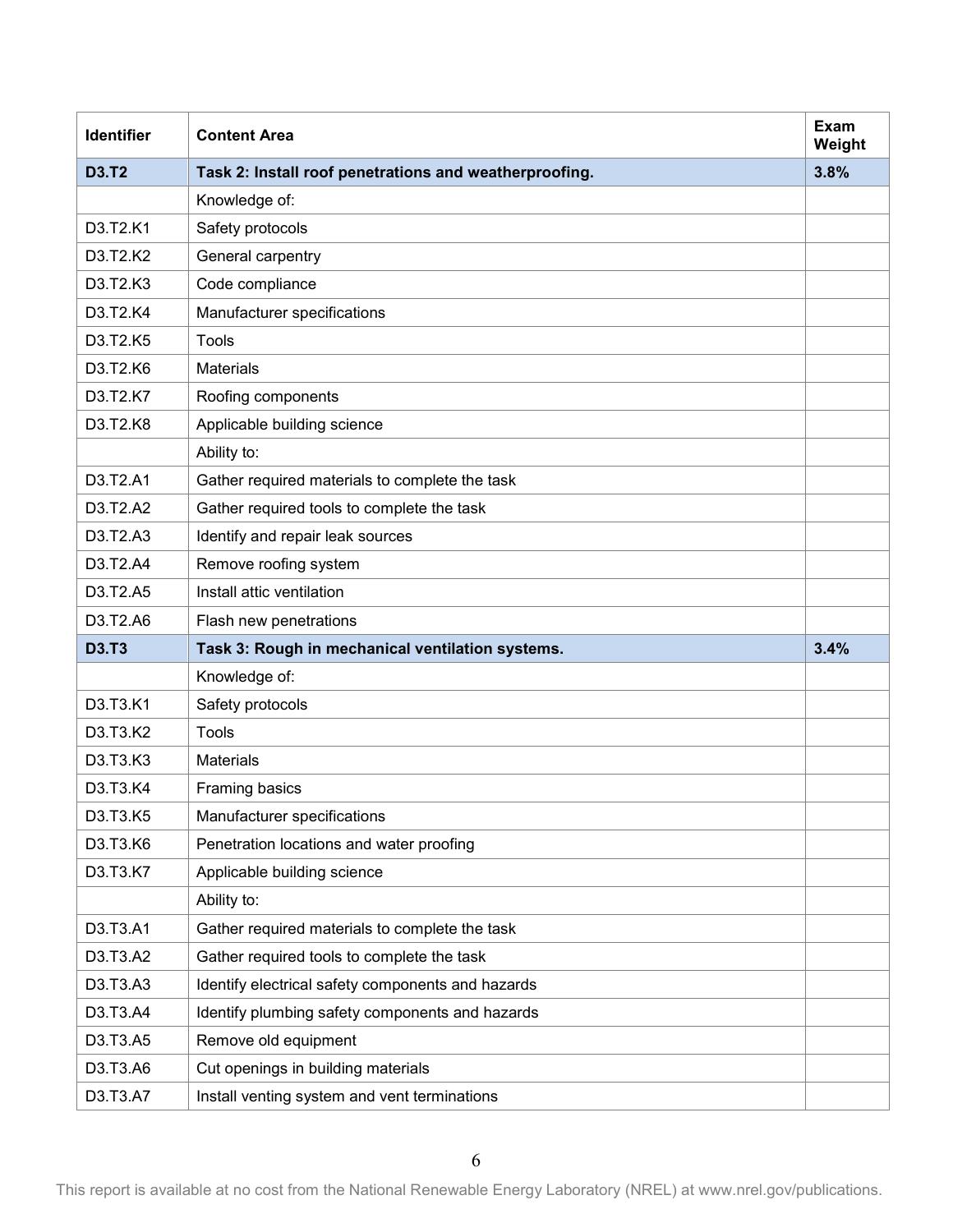| <b>Identifier</b> | <b>Content Area</b>                                        | Exam<br>Weight |
|-------------------|------------------------------------------------------------|----------------|
| D3.T3.A8          | Install, air seal, and insulate duct                       |                |
| D3.T3.A9          | Identify when installation is complete                     |                |
| <b>D3.T4</b>      | Task 4: Assist with mechanical systems upgrades.           | 2.9%           |
|                   | Knowledge of:                                              |                |
| D3.T4.K1          | Safety protocols                                           |                |
| D3.T4.K2          | Job site specifics                                         |                |
| D3.T4.K3          | Manufacturer specifications                                |                |
| D3.T4.K4          | Code compliance                                            |                |
| D3.T4.K5          | Duct installation and sealing requirements                 |                |
| D3.T4.K6          | Duct systems and air flow basics                           |                |
| D3.T4.K7          | Sheet metal basics                                         |                |
| D3.T4.K8          | Tools                                                      |                |
| D3.T4.K9          | <b>Materials</b>                                           |                |
| D3.T4.K10         | Applicable building science                                |                |
|                   | Ability to:                                                |                |
| D3.T4.A1          | Identify electrical safety components and hazards          |                |
| D3.T4.A2          | Identify plumbing safety components and hazards            |                |
| D3.T4.A3          | Gather required materials to complete the task             |                |
| D3.T4.A4          | Gather required tools to complete the task                 |                |
| D3.T4.A5          | Identify fuel system components                            |                |
| D3.T4.A6          | Assist in removal of old equipment                         |                |
| D3.T4.A7          | Rough in openings in building                              |                |
| D3.T4.A8          | Repair, air seal, and insulate ducted distribution systems |                |
| D3.T4.A9          | Assist in installation of combustion vent system exhaust   |                |
| D3.T4.A10         | Clean/replace air filters                                  |                |
| <b>D3.T5</b>      | Task 5: Install air sealing measures.                      | 3.7%           |
|                   | Knowledge of:                                              |                |
| D3.T5.K1          | Safety protocols                                           |                |
| D3.T5.K2          | Code compliance                                            |                |
| D3.T5.K3          | Manufacturer specifications                                |                |
| D3.T5.K4          | Material capability, durability, and strength              |                |
| D3.T5.K5          | Building envelope                                          |                |
| D3.T5.K6          | Scope of work                                              |                |
| D3.T5.K7          | Applicable building science                                |                |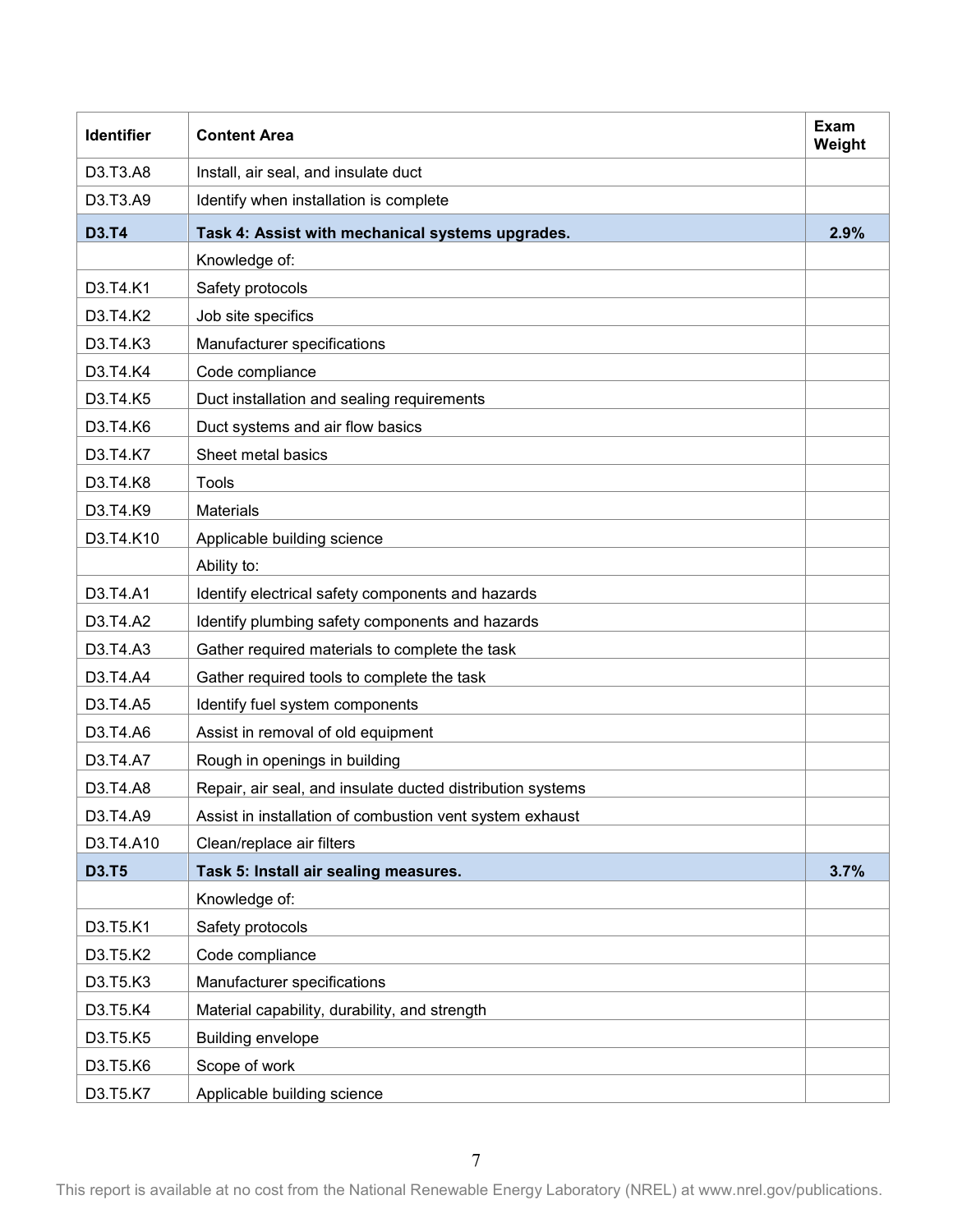| <b>Identifier</b> | <b>Content Area</b>                                                                                     | Exam<br>Weight |
|-------------------|---------------------------------------------------------------------------------------------------------|----------------|
| D3.T5.K8          | Tools                                                                                                   |                |
| D3.T5.K9          | <b>Materials</b>                                                                                        |                |
| D3.T5.K10         | How a blower door is used to determine building air leakage and identify envelope<br>leaks and bypasses |                |
|                   | Ability to:                                                                                             |                |
| D3.T5.A1          | Identify electrical safety hazards                                                                      |                |
| D3.T5.A2          | Identify plumbing safety hazards                                                                        |                |
| D3.T5.A3          | Identify leaks and bypasses in the building envelope                                                    |                |
| D3.T5.A4          | Gather required materials to complete the task                                                          |                |
| D3.T5.A5          | Gather required tools to complete the task                                                              |                |
| D3.T5.A6          | <b>Block large openings</b>                                                                             |                |
| D3.T5.A7          | Seal leaks and bypasses in the building envelope                                                        |                |
| D3.T5.A8          | Verify that air sealing is effective                                                                    |                |
| D3.T5.A9          | Remove and replace insulation                                                                           |                |
| <b>D3.T6</b>      | Task 6: Install or repair vapor retarders.                                                              | 3.1%           |
|                   | Knowledge of:                                                                                           |                |
| D3.T6.K1          | Safety protocols                                                                                        |                |
| D3.T6.K2          | Manufacturer specifications                                                                             |                |
| D3.T6.K3          | Tools                                                                                                   |                |
| D3.T6.K4          | <b>Materials</b>                                                                                        |                |
| D3.T6.K5          | Code compliance                                                                                         |                |
| D3.T6.K6          | Scope of work                                                                                           |                |
| D3.T6.K7          | Moisture source identification and control                                                              |                |
| D3.T6.K8          | Applicable building science                                                                             |                |
|                   | Ability to:                                                                                             |                |
| D3.T6.A1          | Identify plumbing safety components and hazards                                                         |                |
| D3.T6.A2          | Remove all organic/inorganic materials                                                                  |                |
| D3.T6.A3          | Gather required materials to complete the task                                                          |                |
| D3.T6.A4          | Gather required tools to complete the task                                                              |                |
| D3.T6.A5          | Install vapor retarder and seal joints and seams                                                        |                |
| D3.T6.A6          | Report moisture concerns                                                                                |                |
| <b>D3.T7</b>      | Task 7: Install insulation.                                                                             | 3.9%           |
|                   | Knowledge of:                                                                                           |                |
| D3.T7.K1          | Blower door testing                                                                                     |                |
| D3.T7.K2          | <b>Building envelope</b>                                                                                |                |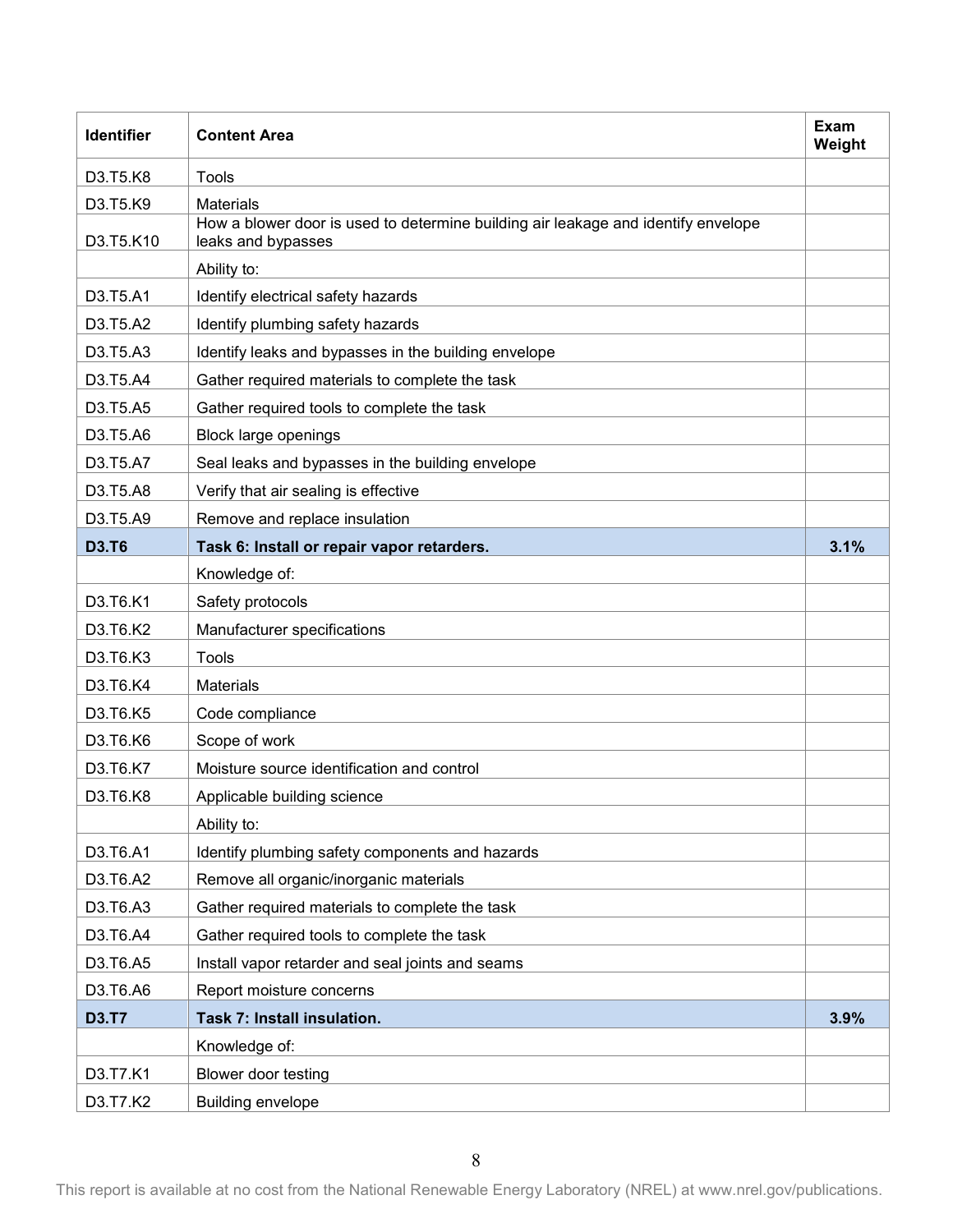| <b>Identifier</b> | <b>Content Area</b>                                                | Exam<br>Weight |
|-------------------|--------------------------------------------------------------------|----------------|
| D3.T7.K3          | Code compliance                                                    |                |
| D3.T7.K4          | Coverage charts                                                    |                |
| D3.T7.K5          | Dense pack procedures                                              |                |
| D3.T7.K6          | Depth markers                                                      |                |
| D3.T7.K7          | Drainage planes                                                    |                |
| D3.T7.K8          | Drill access points                                                |                |
| D3.T7.K9          | Ducted distribution systems                                        |                |
| D3.T7.K10         | Framing                                                            |                |
| D3.T7.K11         | General carpentry                                                  |                |
| D3.T7.K12         | Heat producing devices                                             |                |
| D3.T7.K13         | Installation techniques                                            |                |
| D3.T7.K14         | Insulation equipment                                               |                |
| D3.T7.K15         | Limitations of components                                          |                |
| D3.T7.K16         | Manufacturer specifications                                        |                |
| D3.T7.K17         | Probing techniques                                                 |                |
| D3.T7.K18         | R-values                                                           |                |
| D3.T7.K19         | Safety protocols                                                   |                |
| D3.T7.K20         | Scope of work                                                      |                |
| D3.T7.K21         | Testing procedures                                                 |                |
| D3.T7.K22         | Type of building structures                                        |                |
| D3.T7.K23         | Types of insulation materials and when to use them                 |                |
| D3.T7.K24         | Applicable building science                                        |                |
|                   | Ability to:                                                        |                |
| D3.T7.A1          | Gather required materials to complete the task                     |                |
| D3.T7.A2          | Gather required tools to complete the task                         |                |
| D3.T7.A3          | Operate insulation equipment                                       |                |
| D3.T7.A4          | Install insulation dams                                            |                |
| D3.T7.A5          | Compare material use to coverage required (bags consumed)          |                |
| D3.T7.A6          | Confirm air sealing is complete                                    |                |
| D3.T7.A7          | Confirm building component integrity                               |                |
| D3.T7.A8          | Confirm clearance to combustibles                                  |                |
| D3.T7.A9          | Confirm electrical is flagged                                      |                |
| D3.T7.A10         | Confirm exhaust fans are ducted to outside and insulated           |                |
| D3.T7.A11         | Confirm HVAC duct work is intact, sealed, supported, and insulated |                |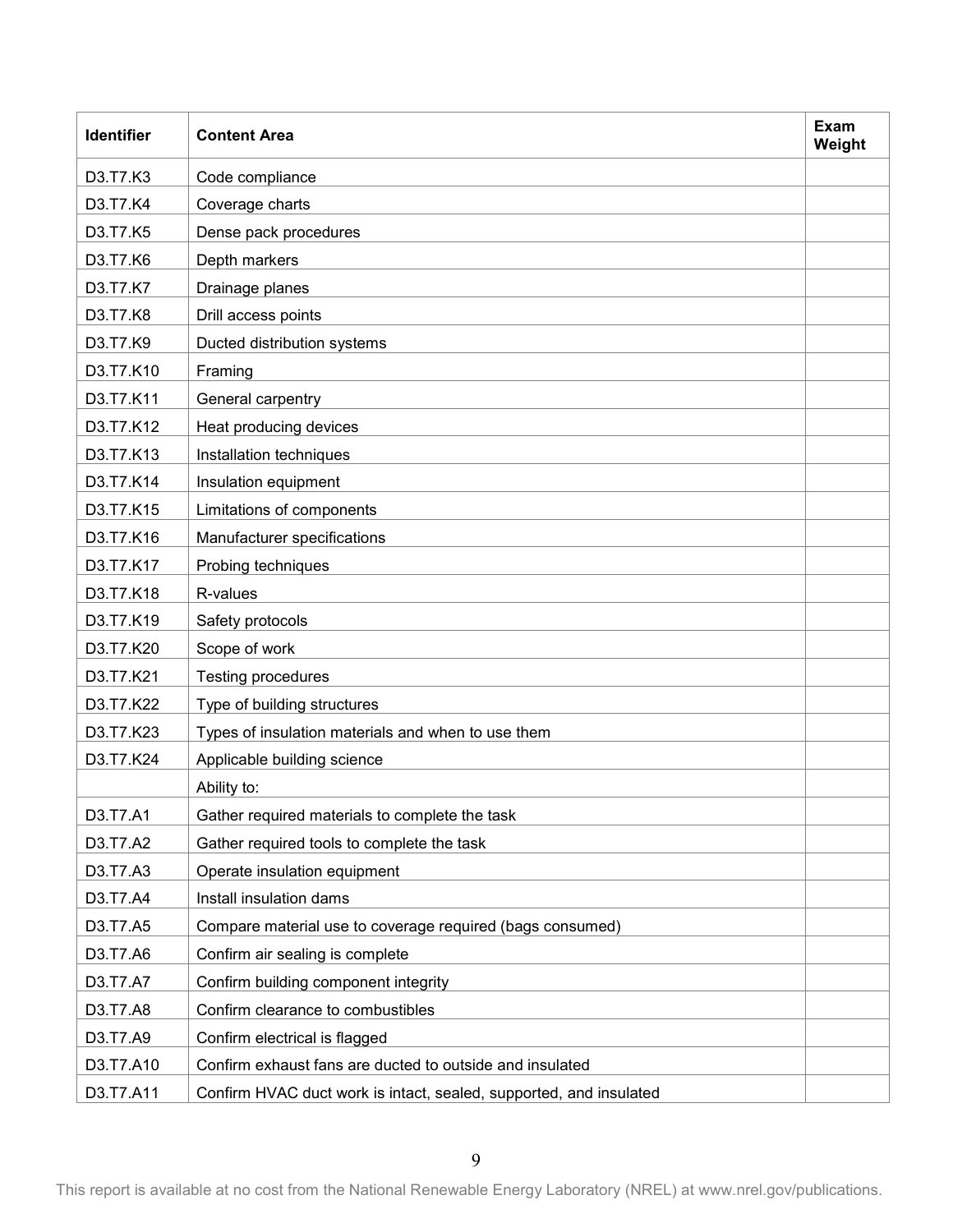| <b>Identifier</b> | <b>Content Area</b>                                                            | Exam<br>Weight |
|-------------------|--------------------------------------------------------------------------------|----------------|
| D3.T7.A12         | Confirm vertical insulation                                                    |                |
| D3.T7.A13         | Fill all cavities                                                              |                |
| D3.T7.A14         | Fine tune machine for application (density)                                    |                |
| D3.T7.A15         | Gain access to all building cavities, locate all horizontal blocks             |                |
| D3.T7.A16         | Identify electrical safety components and hazards                              |                |
| D3.T7.A17         | Identify plumbing safety components and hazards                                |                |
| D3.T7.A18         | Install baffles, blocking, platforms, and insulation dams                      |                |
| D3.T7.A19         | Install horizontal insulation                                                  |                |
| D3.T7.A20         | Install vertical insulation                                                    |                |
| D3.T7.A21         | Locate drill points                                                            |                |
| D3.T7.A22         | Maintain rated R values                                                        |                |
| D3.T7.A23         | Plug hole, patch weather barrier, put siding back, seal openings, caulk joints |                |
| D3.T7.A24         | Remove and replace various types of siding                                     |                |
| D3.T7.A25         | Verify appropriate density                                                     |                |
| <b>D3.T8</b>      | Task 8: Install windows and doors.                                             | 2.6%           |
|                   | Knowledge of:                                                                  |                |
| D3.T8.K1          | Safety protocols                                                               |                |
| D3.T8.K2          | Manufacturer specifications                                                    |                |
| D3.T8.K3          | Code compliance                                                                |                |
| D3.T8.K4          | Scope of work                                                                  |                |
| D3.T8.K5          | Drainage planes                                                                |                |
| D3.T8.K6          | Weatherproofing/flashing techniques                                            |                |
| D3.T8.K7          | General carpentry                                                              |                |
| D3.T8.K8          | <b>Tools</b>                                                                   |                |
| D3.T8.K9          | Materials                                                                      |                |
| D3.T8.K10         | Window and door types                                                          |                |
| D3.T8.K11         | Vapor barriers                                                                 |                |
| D3.T8.K12         | Applicable building science                                                    |                |
|                   | Ability to:                                                                    |                |
| D3.T8.A1          | Gather required materials to complete the task                                 |                |
| D3.T8.A2          | Gather required tools to complete the task                                     |                |
| D3.T8.A3          | Remove old windows and doors                                                   |                |
| D3.T8.A4          | Check and install weatherproofing/ flashing                                    |                |
| D3.T8.A5          | Install air barrier and ensure drainage                                        |                |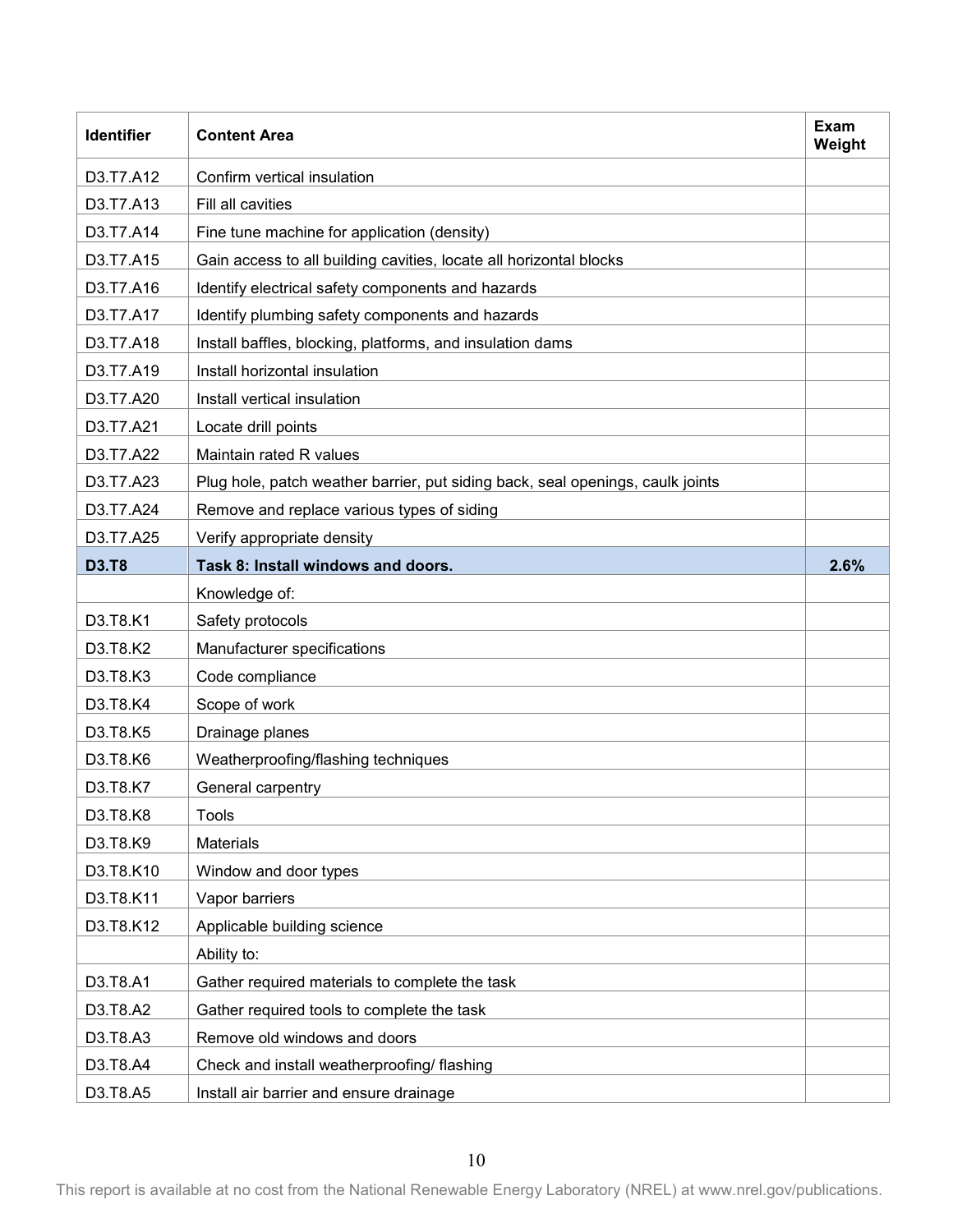| <b>Identifier</b> | <b>Content Area</b>                                                   | <b>Exam</b><br>Weight |
|-------------------|-----------------------------------------------------------------------|-----------------------|
| <b>D3.T9</b>      | Task 9: Install baseload measures.                                    | 2.5%                  |
|                   | Knowledge of:                                                         |                       |
| D3.T9.K1          | Safety protocols                                                      |                       |
| D3.T9.K2          | Manufacturer specifications                                           |                       |
| D3.T9.K3          | Code compliance                                                       |                       |
| D3.T9.K4          | Scope of work                                                         |                       |
| D3.T9.K5          | Tools                                                                 |                       |
| D3.T9.K6          | <b>Materials</b>                                                      |                       |
| D3.T9.K7          | Applicable building science                                           |                       |
|                   | Ability to:                                                           |                       |
| D3.T9.A1          | Gather required materials to complete the task                        |                       |
| D3.T9.A2          | Gather required tools to complete the task                            |                       |
| D3.T9.A3          | Follow manufacturer specifications                                    |                       |
| D3.T10            | Task 10: Identify and report deviations from scope of work.           | 3.0%                  |
|                   | Knowledge of:                                                         |                       |
| D3.T10.K1         | Scope of work                                                         |                       |
| D3.T10.K2         | Applicable building science                                           |                       |
|                   | Ability to:                                                           |                       |
| D3.T10.A1         | Identify deviation                                                    |                       |
| D3.T10.A2         | Report deviation                                                      |                       |
| D3.T10.A3         | Request direction for modified scope of work                          |                       |
| D3.T10.A4         | Implement modified scope of work                                      |                       |
| <b>D3.T11</b>     | Task 11: Clean all debris and work materials from the job site.       | 3.8%                  |
|                   | Knowledge of:                                                         |                       |
| D3.T11.K1         | Safety protocols                                                      |                       |
| D3.T11.K2         | Hazard containment and disposal procedures                            |                       |
| D3.T11.K3         | Recyclable materials                                                  |                       |
| D3.T11.K4         | Materials SDS (Safety Data Sheet)                                     |                       |
| D3.T11.K5         | Tool inventory                                                        |                       |
| D3.T11.K6         | Applicable building science                                           |                       |
|                   | Ability to:                                                           |                       |
| D3.T11.A1         | Remove containment                                                    |                       |
| D3.T11.A2         | Properly contain, sort, transport, and dispose of materials and waste |                       |
|                   |                                                                       |                       |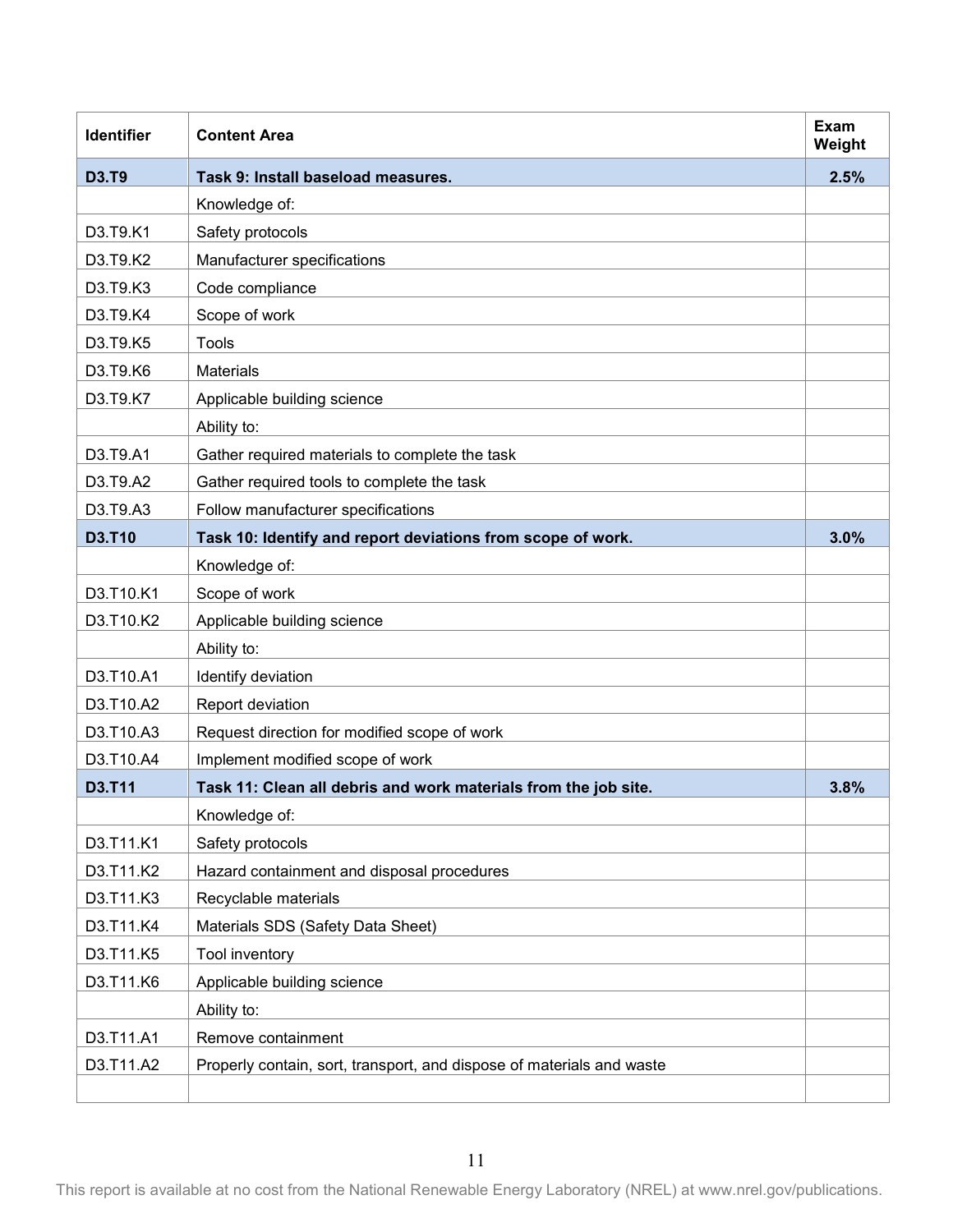| <b>Identifier</b> | <b>Content Area</b>                                                                                                                   | Exam<br>Weight |
|-------------------|---------------------------------------------------------------------------------------------------------------------------------------|----------------|
| D <sub>4</sub>    | Domain 4: Manage Project                                                                                                              | 18.8%          |
| <b>D4.T1</b>      | Task 1: Conduct diagnostic testing.                                                                                                   | 4.4%           |
|                   | Knowledge of:                                                                                                                         |                |
| D4.T1.K1          | Safety protocols                                                                                                                      |                |
| D4.T1.K2          | Manufacturer specifications                                                                                                           |                |
| D4.T1.K3          | Code compliance                                                                                                                       |                |
| D4.T1.K4          | Scope of work                                                                                                                         |                |
| D4.T1.K5          | Diagnostic equipment testing procedures                                                                                               |                |
| D4.T1.K6          | When tests are necessary, e.g., conducting combustion safety test-out after any work<br>that might impact draft, before leaving house |                |
|                   | Ability to:                                                                                                                           |                |
| D4.T1.A1          | Perform blower door air leakage testing                                                                                               |                |
| D4.T1.A2          | Perform combustion safety testing                                                                                                     |                |
| D4.T1.A3          | <b>Conduct IR scans</b>                                                                                                               |                |
| D4.T1.A4          | Conduct room to room pressure testing                                                                                                 |                |
| D4.T1.A5          | Interpret and document the testing results                                                                                            |                |
| D4.T1.A6          | Compare results to jurisdiction requirements                                                                                          |                |
| <b>D4.T2</b>      | Task 2: Adjust scope of work as needed to reflect current conditions.                                                                 | 3.1%           |
|                   | Knowledge of:                                                                                                                         |                |
| D4.T2.K1          | Safety protocols                                                                                                                      |                |
| D4.T2.K2          | Code compliance                                                                                                                       |                |
| D4.T2.K3          | Scope of work                                                                                                                         |                |
| D4.T2.K4          | <b>Building techniques</b>                                                                                                            |                |
| D4.T2.K5          | <b>Building science</b>                                                                                                               |                |
| D4.T2.K6          | <b>Building materials</b>                                                                                                             |                |
| D4.T2.K7          | Required forms and documentation                                                                                                      |                |
|                   | Ability to:                                                                                                                           |                |
| D4.T2.A1          | Document changes or agreements with responsible party in writing as necessary                                                         |                |
| D4.T2.A2          | Interpret scope of work                                                                                                               |                |
| D4.T2.A3          | Integrate information from multiple sources                                                                                           |                |
| D4.T2.A4          | Estimate time required                                                                                                                |                |
| D4.T2.A5          | Estimate materials required                                                                                                           |                |
| D4.T2.A6          | Communicate changes properly through chain of command                                                                                 |                |
| D4.T2.A7          | Identify deviations from the scope of work                                                                                            |                |
| D4.T2.A8          | Set expectations with the responsible party regarding scope of work changes                                                           |                |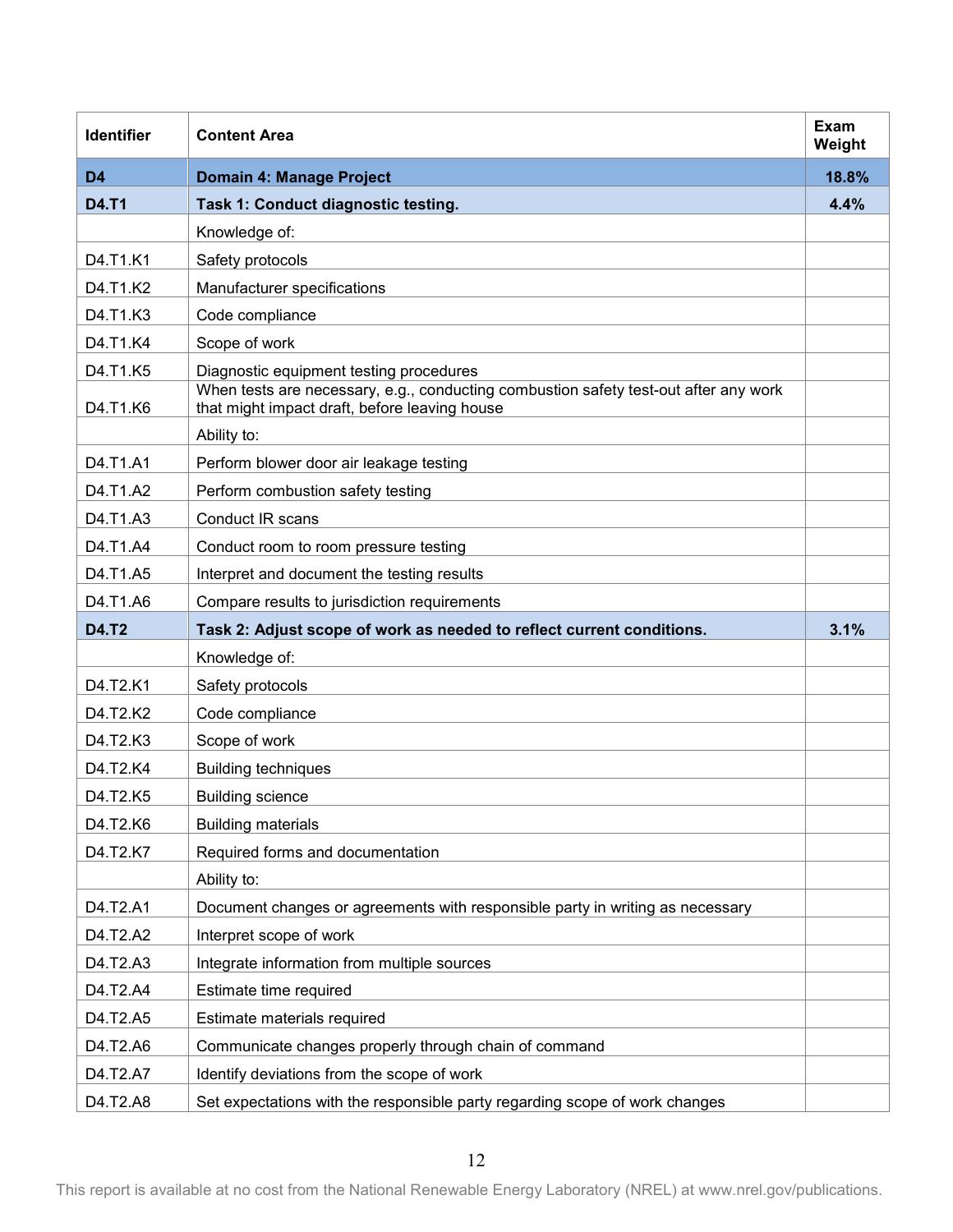| <b>Identifier</b> | <b>Content Area</b>                                                                                            | Exam<br>Weight |
|-------------------|----------------------------------------------------------------------------------------------------------------|----------------|
| D4.T2.A9          | Process forms and documentation                                                                                |                |
| D4.T3             | Task 3: Post necessary paperwork, (e.g. permits, lead-based paint EPA<br>requirements, historic preservation). | 3.4%           |
|                   | Knowledge of:                                                                                                  |                |
| D4.T3.K1          | Safety protocols                                                                                               |                |
| D4.T3.K2          | Code compliance                                                                                                |                |
| D4.T3.K3          | Scope of work                                                                                                  |                |
| D4.T3.K4          | Posting requirements of permits, certificates, and signage                                                     |                |
| <b>D4.T4</b>      | Task 4: Monitor safety practices.                                                                              | 4.7%           |
|                   | Knowledge of:                                                                                                  |                |
| D4.T4.K1          | Safety protocols                                                                                               |                |
| D4.T4.K2          | Manufacturer specifications                                                                                    |                |
| D4.T4.K3          | Code compliance                                                                                                |                |
| D4.T4.K4          | Scope of work                                                                                                  |                |
|                   | Ability to:                                                                                                    |                |
| D4.T4.A1          | Recognize noncompliance with safety protocols                                                                  |                |
| D4.T4.A2          | Enforce safety protocols                                                                                       |                |
| D4.T4.A3          | Make onsite corrections to ensure safety                                                                       |                |
| <b>D4.T5</b>      | Task 5: Maintain and document project progression, personnel control, and<br>compliance.                       | 3.3%           |
|                   | Knowledge of:                                                                                                  |                |
| D4.T5.K1          | Safety protocols                                                                                               |                |
| D4.T5.K2          | Manufacturer specifications                                                                                    |                |
| D4.T5.K3          | Code compliance                                                                                                |                |
| D4.T5.K4          | Scope of work                                                                                                  |                |
| D4.T5.K5          | Material disposal requirements                                                                                 |                |
| D4.T5.K6          | Appropriate forms and written documentation                                                                    |                |
| D4.T5.K7          | Prerequisite and individual tasks that make up the scope of work                                               |                |
| D4.T5.K8          | Capabilities and limitations of members of the crew and contractors                                            |                |
| D4.T5.K9          | Required standards and procedures                                                                              |                |
|                   | Ability to:                                                                                                    |                |
| D4.T5.A1          | Verify that all components of a day's scope of work have been completed and cleaned<br>up appropriately        |                |
| D4.T5.A2          | Conduct a visual inspection                                                                                    |                |
| D4.T5.A3          | Monitor and adjust use of resources                                                                            |                |
| D4.T5.A4          | Supervise work in progress                                                                                     |                |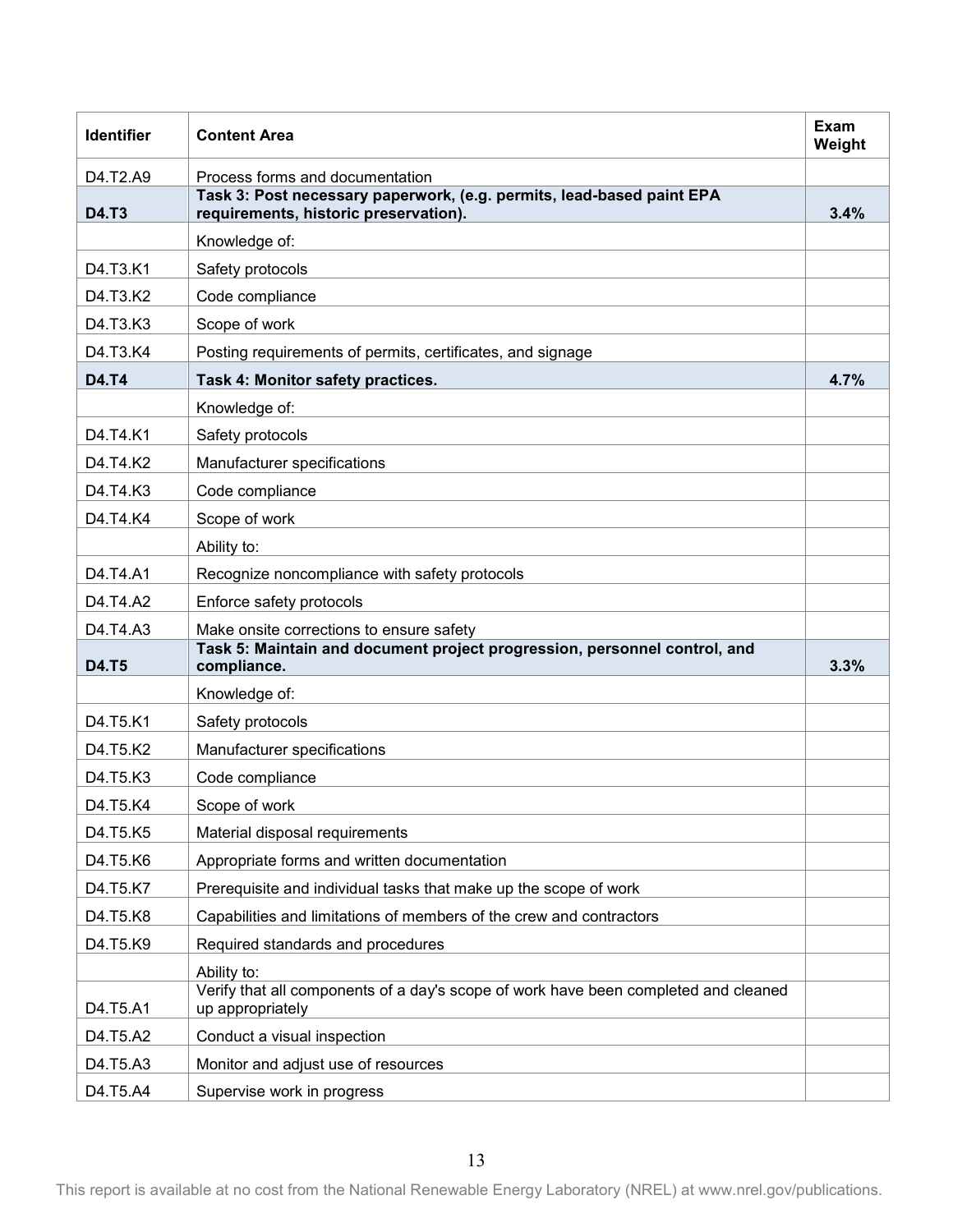| <b>Identifier</b> | <b>Content Area</b>                                                                                                                                            | Exam<br>Weight |
|-------------------|----------------------------------------------------------------------------------------------------------------------------------------------------------------|----------------|
| D4.T5.A5          | Prioritize activities of crew                                                                                                                                  |                |
| D4.T5.A6          | Confirm and document with notes or images that assigned tasks are completed (e.g.<br>quantities, materials used, who completed the task, sign off, pictures)   |                |
| D4.T5.A7          | Identify and explain deviations of the scope of work                                                                                                           |                |
| D4.T5.A8          | Gain permission(s) to revise and adjust scope of work as appropriate                                                                                           |                |
| D4.T5.A9          | Provide corrective actions as necessary                                                                                                                        |                |
|                   |                                                                                                                                                                |                |
| D <sub>5</sub>    | Domain 5: Finalize Job                                                                                                                                         | 6.9%           |
| <b>D5.T1</b>      | Task 1: Verify that all components of the scope of work have been completed in<br>compliance with required codes and standards.                                | 3.8%           |
|                   | Knowledge of:                                                                                                                                                  |                |
| D5.T1.K1          | Safety protocols                                                                                                                                               |                |
| D5.T1.K2          | Manufacturer specifications                                                                                                                                    |                |
| D5.T1.K3          | Code compliance                                                                                                                                                |                |
| D5.T1.K4          | Scope of work                                                                                                                                                  |                |
| D5.T1.K5          | Diagnostic equipment                                                                                                                                           |                |
| D5.T1.K6          | Data collection                                                                                                                                                |                |
| D5.T1.K7          | Required standards and procedures                                                                                                                              |                |
| D5.T1.K8          | Hazard containment                                                                                                                                             |                |
| D5.T1.K9          | Applicable building science                                                                                                                                    |                |
| D5.T1.K10         | Required signatures                                                                                                                                            |                |
|                   | Ability to:                                                                                                                                                    |                |
| D5.T1.A1          | Use diagnostic equipment                                                                                                                                       |                |
| D5.T1.A2          | Evaluate a project for compliance with program or policy requirements and applicable<br>codes and standards                                                    |                |
| D5.T1.A3          | Verify that all debris and work materials have been cleaned from the job site                                                                                  |                |
| D5.T1.A4          | Review scope of work with responsible party                                                                                                                    |                |
| D5.T1.A5          | Provide client education according to specified standards of quality and performance                                                                           |                |
| D5.T1.A6          | Communicate project close out (product manuals, utility rebates, next steps, etc.)                                                                             |                |
| D5.T1.A7          | Verify placement of all required insulation certificates and that client has received<br>copies of user manuals for any equipment installed                    |                |
| D5.T1.A8          | Perform walk through with homeowner/responsible party                                                                                                          |                |
| D5.T1.A9          | Obtain homeowner/responsible party job-completion sign-off signatures as required                                                                              |                |
| <b>D5.T2</b>      | Task 2: Complete all post-work documentation as required (e.g. materials, labor<br>hours, photos, certified renovator signatures, information for inspectors). | 3.1%           |
|                   | Knowledge of:                                                                                                                                                  |                |
| D5.T2.K1          | Code compliance                                                                                                                                                |                |
| D5.T2.K2          | Scope of work                                                                                                                                                  |                |